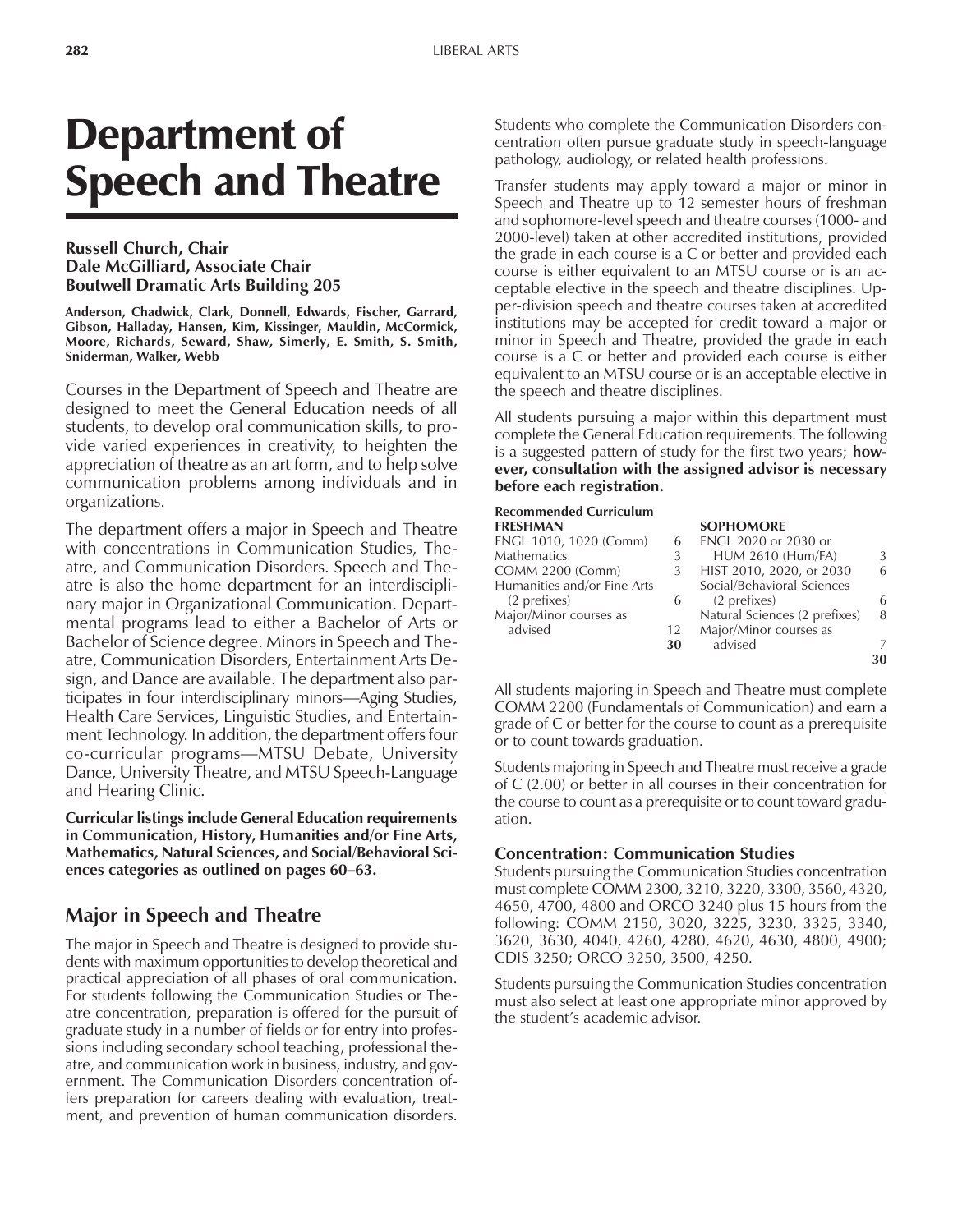#### **Concentration: Theatre**

Students pursuing the concentration in Theatre must complete COMM 2200 plus THEA 1030 and the following required Theatre courses: THEA 2110, 2500, 3100, 3200, 3600, 3700, 4800, 4810, 4990 plus 2 hours of THEA 3900 and 2 hours of THEA 4900. Students must also complete 9 hours from the following guided electives: THEA 3400, 3600, 3800, 3810, and 4820.

#### **Concentration: Communication Disorders**

Students pursuing the concentration in Communication Disorders must complete COMM 2200 plus CDIS 3050, 3150, 3200, 3250 for majors, 3300, 3350, 3400, 4500, 4850, 4900, and either CDIS 3450 or 4800. Students must also complete a minimum of 9 hours of supervised clinical practicum through enrollment in CDIS 4550-4600 and 4700-4730 and a minimum of 12 hours of guided electives. Prior to enrollment in clinical practicum, students must meet academic and professional eligibility criteria established by the faculty and published in the clinic manual. Academic criteria include a minimum overall GPA of 2.50 in 60 credit hours or 3.00 in the last 30 credit hours, a minimal GPA of 2.70 in the major, a minimal grade of C in each prerequisite course, mastery of phonetic features, and competence in speaking and writing.

## **Major in Organizational Communication**

The interdisciplinary major in Organizational Communication offers students preparation for careers in employee communication, special events and fundraising, and corporate and nonprofit communication.

Students pursuing the 31-hour interdisciplinary major in Organizational Communication must complete COMM 2300, 3300, 3340, 4900; COMM 3220 or PSY 4380; ORCO 3240, 3250, 3500, 3750, 4500; ORCO 3650 or SOC 4150. Students must also take a statistics course (such as PSY 3020 or SOC 3050 or Q M 2610 or MATH 1530) and SOC 3950 or 4560, and must choose 18 hours from a cognate list (see advisor). Students will have approximately 24 hours in electives and may also choose a minor to fulfill some of these hours; however, a minor is not required.

Students majoring in Organizational Communication must complete the General Education requirements. The following is a suggested pattern of study for the first two years. **Consult with an advisor before each registration.**

| <b>Recommended Curriculum</b> |    |                            |    |
|-------------------------------|----|----------------------------|----|
| <b>FRESHMAN</b>               |    | <b>SOPHOMORE</b>           |    |
| ENGL 1010, 1020 (Comm)        | 6  | ENGL 2020 or 2030 or       |    |
| <b>COMM 2200 (Comm)</b>       | 3  | <b>HUM 2610 (Hum/FA)</b>   | 3  |
| <b>COMM 2300</b>              |    | ORCO 3240                  | 3  |
| Humanities and/or Fine Arts   |    | <b>ORCO 3250</b>           | 3  |
| (2 prefixes)                  | 6  | Social/Behavioral Sciences |    |
| <b>Mathematics</b>            | 3  | (2 prefixes)               | 6  |
| Natural Sciences              | 4  | HIST 2010, 2020, or 2030   | 6  |
| Electives                     | 6  | Natural Sciences           | 4  |
|                               | 31 | Elective                   | 3  |
|                               |    |                            | 28 |

| <b>JUNIOR</b>         |    | <b>SENIOR</b>         |             |
|-----------------------|----|-----------------------|-------------|
| COMM 3220 or PSY 4380 | 3  | SOC 3950 or 4560      | 3           |
| ORCO 3500 and 3750    | 6  | <b>COMM 3340</b>      | 3           |
| <b>COMM 3300</b>      |    | ORCO 3650 or SOC 4150 | 3           |
| <b>COMM 4900</b>      |    | <b>ORCO 4500</b>      | 3           |
| <b>Statistics</b>     |    | Cognate               | 9           |
| Cognate               | 9  | Electives             | $\mathbf Q$ |
| Electives             | 6  |                       | 30          |
|                       | 31 |                       |             |

### **Minor in Speech and Theatre**

The minor in Speech and Theatre consists of 18 semester hours and includes COMM 2200. A student may concentrate coursework for the minor in the Communication Studies or Theatre concentration with the specific course requirements based primarily upon the individual student's academic interests and needs. Those students who wish to minor in Speech and Theatre should consult the department chair.

### **Minor in Communication Disorders**

The minor in Communication Disorders consists of 18 semester hours of courses selected from the listing for the Communication Disorders concentration.

## **Minor in Entertainment Arts Design**

This minor is designed for students majoring in Human Sciences, Electronic Media Communication, Recording Industry, Speech and Theatre, and others who plan a career in theatrical or entertainment design. The minor consists of 18 hours of courses selected from the approved list (below) after consulting with the minor advisor. Courses taken to meet major field of study requirements or other minor requirements may not be counted toward this minor.

| THEA        | 2110 | Stagecraft                                          |
|-------------|------|-----------------------------------------------------|
| THEA        | 3000 | Sound Design for Arts and Entertainment             |
| THEA        | 3100 | Make-up Techniques for Performers                   |
| THEA        | 3200 | Introduction to Costume for Arts and Entertainment  |
| <b>THEA</b> | 3300 | Scene Design                                        |
| THEA        | 3400 | Introduction to Lighting for Arts and Entertainment |
| <b>THEA</b> | 4000 | Advanced Sound Design for Arts and Entertainment    |
| THEA        | 4100 | Special Effects Make-up                             |
| <b>THEA</b> | 4200 | Costume Technology and Production                   |
| <b>THEA</b> | 4210 | Advanced Costume Technology and Production          |
| THEA        | 4220 | Costume Design for Arts and Entertainment           |
| THEA        | 4230 | Advanced Costume Design for Arts and Entertainment  |
| THEA        | 4290 | Problems in Theatre                                 |
| <b>THEA</b> | 4300 | Advanced Scenic Design                              |
| <b>THEA</b> | 4390 | Topics in Scenography                               |
| <b>THEA</b> | 4400 | Intermediate Lighting for Arts and Entertainment    |
|             |      |                                                     |

### **Minor in Dance**

The Speech and Theatre Department offers a minor in Dance. The minor requires 18 semester hours to include DANC 1000, 3100 and 4800 and THEA 4990. The remaining requirement must be completed from the following courses: DANC 1010, 1020, 1030, 1040, 2010, 2020, 2030, 2040, 3010, 3020, 3030, 3040, 4000-4030, 4040, 4100, 4110, 4120, and 4130.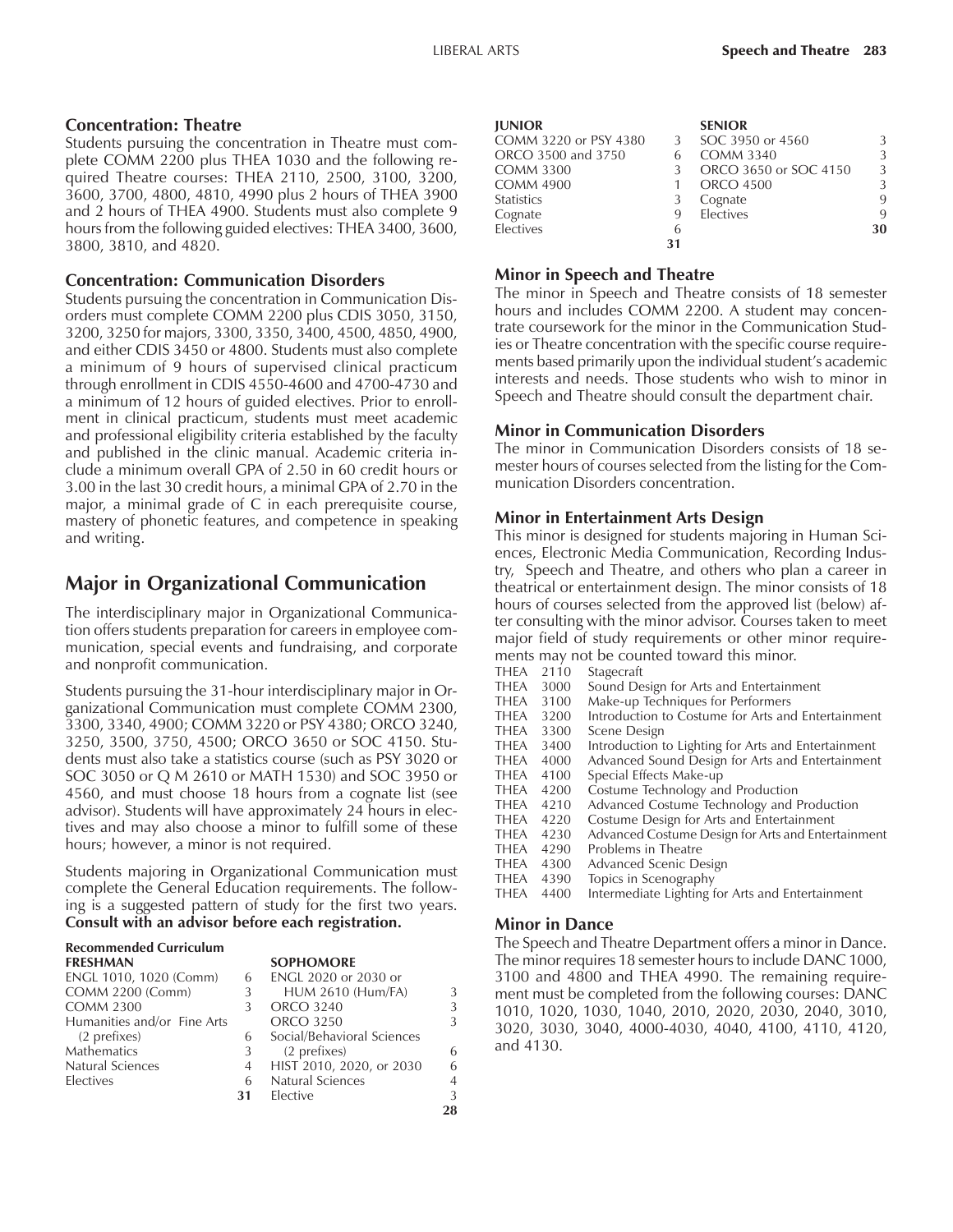## **Teacher Licensure**

The Speech and Theatre Department offers one teacher licensure program: Theatre (grades K-12).

#### **Teacher Licensure in Theatre K-12**

Students will complete a major in Speech and Theatre by following a specified program in the Theatre concentration.

There is also a Secondary Education minor requirement. Students must contact their Secondary Education minor advisors for approval of appropriate courses. (For specific procedures and additional requirements for teacher licensure, see page 188.)

*NOTE: The Secondary Education minor has been revised. Please see page 193 and contact the Educational Leadership Department for information.*

## **Co-Curricular Requirements**

The Speech and Theatre Department supports, directs, and staffs four co-curricular programs to supplement classroom theory and to benefit the University and surrounding communities. Students receive practical training through participation in co-curricular programs:

**MTSU Debate—The debate program provides active inter**collegiate competitive opportunities. The program is open to all undergraduate students in good academic standing.

**University Dance**—The MTSU Dance minor is housed in the Department of Speech and Theatre. Each year the Department produces an "Evening of Dance" and one or more studio showcases. All students are invited to audition for the "Evening of Dance." The Department also has a Ballet Association for students interested in the art of ballet.

**University Theatre—The University Theatre program pre**sents three major dramatic productions during the academic year plus a children's theatre production. All University Theatre performances are open to the public. Students majoring in Speech and Theatre and following the Theatre concentration participate in some aspect of each production. However, participation is open to all members of the University and local community.

**MTSU Speech-Language and Hearing Clinic—The Speech-**Language and Hearing Clinic is open to all students at the University in need of speech, language, and hearing diagnosis and therapy. There is no charge to MTSU students for this service. Diagnostic and therapeutic services for persons in the midstate area with speech-language and hearing problems are also provided for a nominal fee. Students in the Communication Disorders concentration work in the clinic under the direct supervision of faculty members certified by the American Speech-Language-Hearing Association.

## **Courses in Communication [COMM]**

- **2150 Voice and Diction.** Three credits. Development of self-confidence, more articulate speech, and effective voice quality through knowledge of the vocal mechanism; classroom drills and individualized instruction.
- **2170 Oral Reader as Communicator.** Three credits. Prerequisite: COMM 2150. Speech skills of the oral reader developed through reading aloud and sharing meaning from the printed page.
- **2200 Fundamentals of Communication.** Three credits. Principles and processes underlying human communication. Communication models; communication purposes and breakdowns; variables related to interpersonal, small group, intercultural, and public communication. Emphasis on public oral communication including research, critical thinking, organization, presentation, and listening. **Counts as part of the General Education Communication requirement.**
- **2300 Interpersonal Communication.** Three credits. Overview and application of fundamental principles and theories. Highly participatory class in which analysis of students' skills and further development is stressed. Foundation preparation for studying other forms of human communication.
- **3020 American Religious Communication.** Three credits. A rhetorical study of the religious communication in America from colonial times to the present.
- **3200 Parliamentary Procedure.** One credit. Principles of parliamentary procedure and their effective application through classroom exercises.
- **3210 Argumentation.** Three credits. Prerequisite: COMM 2200 or permission of instructor. Theory and practice of advocacy with emphasis on organization, refutation, reasoning, and rebuttal. Inclass debating on questions of fact value and policy.
- **3220 Small Group Communication.** Three credits. Prerequisite: COMM 2200 or 2300 or permission of instructor. Theories of group dynamics and practical application. Study and practices of leadership in groups as decision-making organizations.
- **3225 Gender Communication**. Three credits. Prerequisite: COMM 2200 or 2300 or permission of instructor. Highly participatory class in which critical thinking of values, issues, decision-making paradigms, and traditions in the field of gender communication is expected. Emphasis on individual practical application in personal and professional environments.
- **3230 Advanced Public Speaking.** Three credits. Prerequisite: COMM 2200 or permission of instructor. Application of principles of public speaking through the analysis and criticism of speech structure and delivery of classroom speeches.
- **3300 Communication Theory, Culture, and Films.** Three credits. Selected communication theories and implications for culture and communication as revealed in films as cultural texts.
- **3325 Great American Speakers**. Three credits. A rhetorical study of the great American speakers form colonial times to the present. Successful students will gain an understanding of the principles of rhetorical criticism and apply these principles to selected speakers. Students will also gain an appreciation of the impact of public communication upon our society.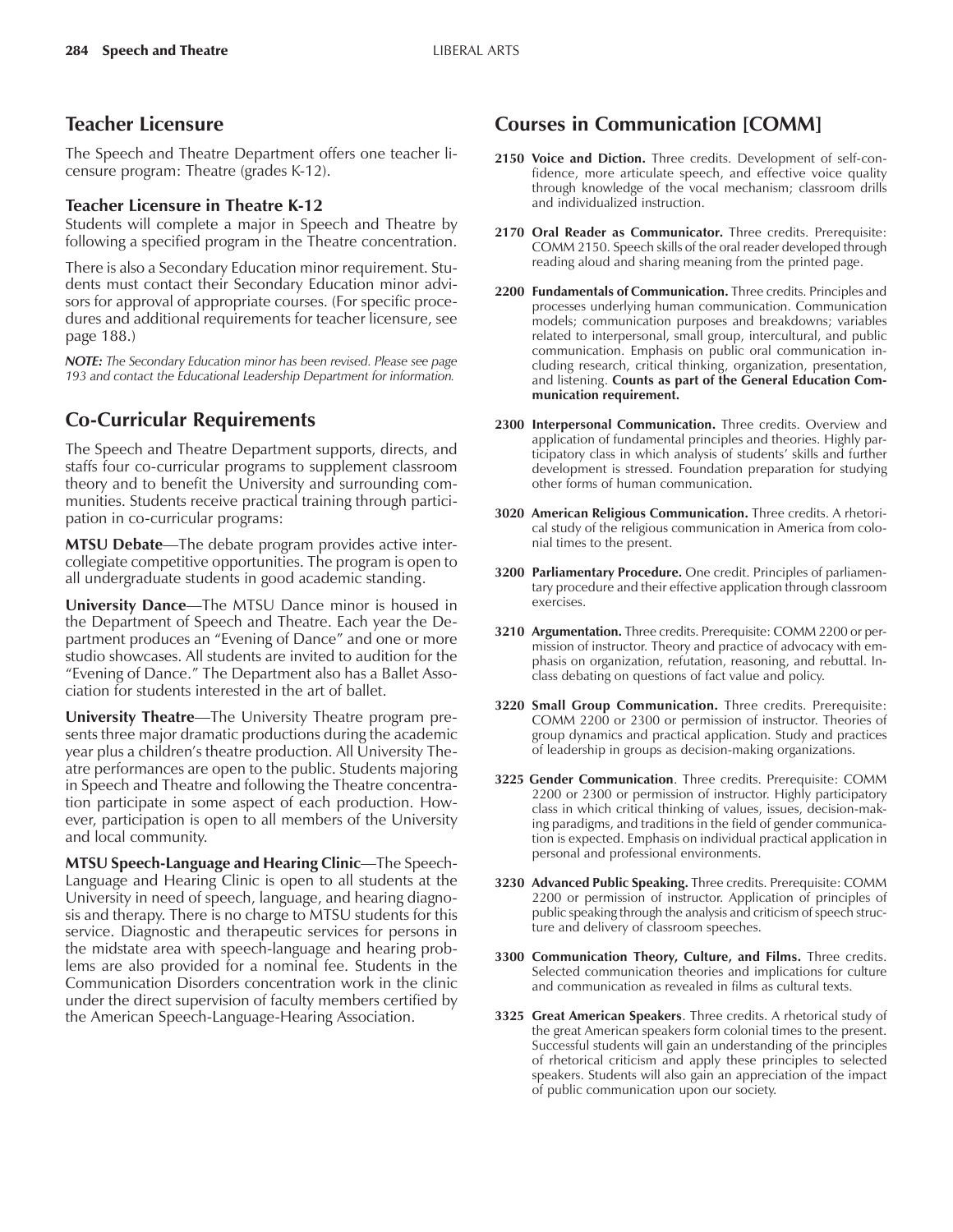- **3340 Interview Communication.** Three credits. Prerequisites: Junior standing or permission of instructor. A critical study of interviewing and effective communication techniques for employment selection and informative, persuasive, exit, and appraisal interviews.
- **3560 Intercultural Communication.** Three credits. The dynamics of the communication process as it functions in intercultural contexts; training for successful cross-cultural communication interactions.
- **3620, 3630, 4620, 4630 Applied Communication.** One credit each. Prerequisite: Recommendation by a departmental faculty member. Field and laboratory experiences for the study of communication.
- **4000 Communication in the Educational Environment.** Three credits. Designed to meet the needs of the classroom teacher. Successful communication strategies applicable to the classroom environment.
- **4040 Debate Across the Curriculum: Practicum.** Three credits. Prerequisites: COMM 3210 and permission of department. Advanced techniques and methods for using argumentation and debate in teaching core curriculum in upper elementary and secondary school classes and developing intrascholastic debate and interscholastic debate activities. Practicum experiences provided.
- **4260 Readings in Communication.** Three credits. Prerequisites: Permission of instructor and completion of 21 semester hours in communication studies courses. Intensive study of a specific area of communication; topic is chosen in instructor-student conference.
- **4280 Political Communication.** Three credits. Nature and functions of communication with political institutions and groups, including campaign communication, decision-making strategies, deliberative discourse, advocates, and interest groups.
- **4320 Theories of Persuasive Communication.** Three credits. Recent writings and research on theories of persuasion and on current practices of persuasion. Emphasis on ethical critical, cultural, and functional implications in contemporary persuasion theory and practice.
- **4650 History, Theory, and Criticism of Rhetoric.** Three credits. Prerequisite: COMM 2200 or 3230. Explores history, theory, and criticism of rhetoric from ancient times to the present.
- **4700 Senior Seminar in Communication.** Three credits. Intensive investigation of the major research methodologies in communication studies; presentation of senior projects and a synthesis of the communication discipline.
- **4800 Special Topics in Communication.** One to three credits. Meets individual and group needs for advanced study in speech communication. Topic determined at the time of scheduling. A maximum of six semester hours may be applied toward a degree.
- **4900 Internship in Communication.** One to three credits. Practical experience in a professional work setting in a field requiring communication skills. May be repeated up to a maximum of four credit hours with no more than three credit hours earned in one semester.

## **Courses in Communication Disorders [CDIS]**

- **3050 Introduction to Communication Disorders.** Three credits. Overview of the most common disorders of hearing, speech, and language, and intervention measures.
- **3150 Phonetics.** Three credits. Training in the recognition and production of the sounds of speech with an analysis of their formation; extensive practice in phonetic transcription.
- **3200 Phonological Disorders.** Three credits. Prerequisites: CDIS 3050 and 3150. Speech development, etiologies of phonological/articulatory problems, and approaches for assessing and remediating speech-sound errors.
- **3250 Speech and Language Development.** Three credits. Child speech and language acquisition from birth through the early school years. Emphasizes normal linguistic development.
- **3300 Clinical Methods in Communication Disorders.** Three credits. Prerequisites: CDIS 3050, 3150, 3200, and 3250 (for majors). Planning and implementing treatment programs for individuals with speech-language disorders. A foundation for clinical practicum.
- **3350 Hearing Problems and Testing.** Three credits. The etiologies and diagnoses of hearing problems; practical experience in administering audiometric examinations.
- **3400 Anatomy and Function of the Speech Mechanism.** Three credits. The structures and function of the speech mechanism.
- **3450 Fluency Disorders.** Three credits. Prerequisite: CDIS 3050. Etiologies, assessment, and treatment of fluency disorders.
- **4500 Training for the Hearing Impaired.** Three credits. Prerequisites: CDIS 3050, 3250, and 3350. Materials and methods employed in training the hearing impaired.
- **4550- Practicum in Speech-Language Pathology I.** Three credits each. **4580** Prerequisites for 4550: CDIS 3300, prior semester application, and completion of academic and professional criteria established by the faculty. Prerequisites for 4560, 4570, and 4580: CDIS 4550, 4560, and 4570 respectively. Supervised clinical practice in the University clinic.
- **4600 Practicum in Speech-Language Pathology II.** Three credits. Prerequisites: CDIS 4550 and 4560, prior semester application, and approval by faculty. Advanced supervised clinical practice in an off-campus clinical facility.
- **4620, 4630 Applied Speech.** One credit each. Prerequisite: Recommendation by a departmental faculty member. Study of a specific area of communication disorders to be completed through instructor-student conferences.
- **4650 Practicum in Speech-Language Pathology III.** Six credits. Prerequisites: CDIS 4550, 4560, and 4570; prior semester application; approval by faculty. Organization, management, and implementation of public school speech-language and hearing programs. Advanced supervised clinical practice in an off-campus clinical facility.

**4700- Practicum in Audiology.** One credit each. Prerequisites for 4700: **4730** CDIS 3350 and 4550 or permission of instructor. Prerequisites for 4710, 4720, and 4730: 4700, 4710, 4720 respectively. Laboratory course in applying principles of audiology.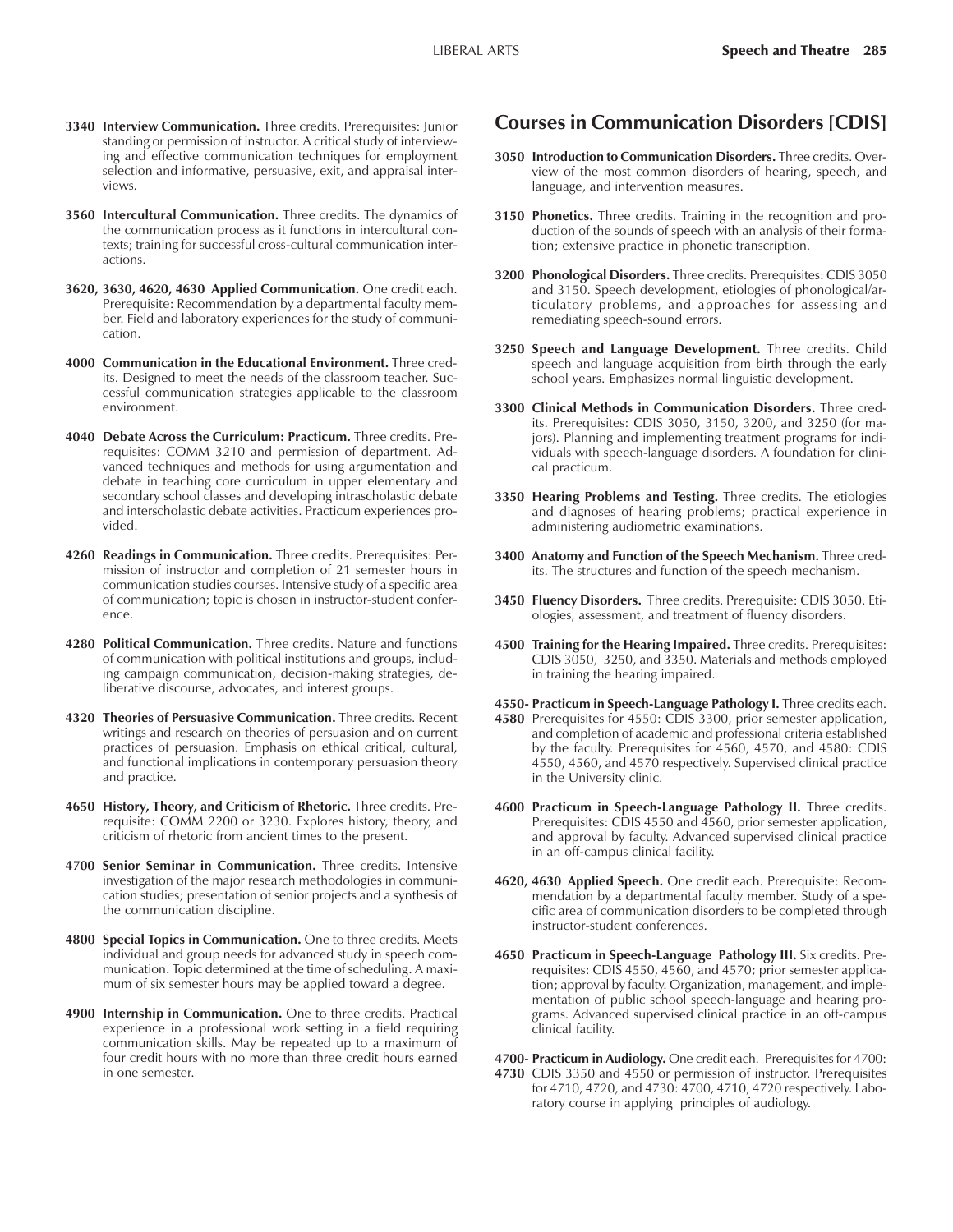- **4750 Advanced Audiology.** Three credits. Prerequisite: CDIS 3350. The development of advanced skills in the evaluation and remediation of hearing problems.
- **4800 Speech and Language Disorders in the Adult Population.** Three credits. Overview of the impact of age on communication. Identification and remediation of communication problems associated with the aging process.
- **4850 Speech and Language Disorders in Childhood.** Three credits. Prerequisites: CDIS 3400 and 4550 or permission of instructor. A comprehensive study of the speech, language, and voice difficulties experienced by children.
- **4900 Diagnostic Procedures in Speech Pathology.** Three credits. Prerequisite: CDIS 4550 or permission of instructor. Basic concepts of measurement and application of diagnostic procedures used in speech-language pathology.
- **4950 Special Topics in Communication Disorders.** Three credits. Advanced reading and discussion seminar about topics in speechlanguage pathology or audiology.

## **Courses in Dance [DANC]**

- **1000 Dance Appreciation.** Three credits. Dance as an expressive art form, a symbolic language, and an integral aspect of world cultures. Lecture/discussion course for the general student population. Not a performance or activity course.
- **1010 Modern Dance Techniques I.** Two credits. Modern dance techniques; emphasis on exploration of fundamentals of dance as a form of artistic communication. For students with little or no previous experience in modern dance. May be repeated for a maximum of 4 credits.
- **1020 Jazz Dance Techniques I.** Two credits. Contemporary jazz dance techniques; emphasis on exploration of fundamentals of dance as a form of artistic communication. For students with little or no previous experience in jazz dance. May be repeated for a maximum of 4 credits.
- **1030 Tap Dance Techniques I.** Two credits. Tap dance techniques; emphasis on exploration of the fundamentals of dance as a form of artistic communication. For students with little or no previous experience in tap dance. May be repeated for a maximum of 4 credits.
- **1040 Ballet Techniques I.** Two credits. Classical ballet techniques; emphasis on exploration of ballet as a classical art form. For students with little or no experience in ballet. May be repeated for a maximum of 4 credits.
- **2010 Modern Dance Techniques II.** Two credits. Prerequisite: DANC 1010 or permission of instructor. Intermediate modern dance techniques. May be repeated for a maximum of 4 credits with permission of instructor.
- **2020 Jazz Dance Techniques II.** Two credits. Prerequisite: DANC 1020 or permission of instructor. Intermediate jazz dance techniques. May be repeated for a maximum of 4 credits with permission of instructor.
- **2030 Tap Dance Techniques II.** Two credits. Prerequisite: DANC 1030. Intermediate tap dance techniques. May be repeated for a maximum of 4 credits with permission of instructor.
- **2040 Ballet Techniques II.** Two credits. Prerequisite: DANC 1040 or permission of instructor. Intermediate ballet techniques. May be repeated for a maximum of 4 credits with permission of instructor.
- **3010 Modern Dance Techniques III.** Two credits. Prerequisite: DANC 1010, 2010, or permission of instructor. Techniques, choreography, and various aspects of Labanotation for the experienced dancer and choreographer. May be repeated for a maximum of four credits.
- **3020 Jazz Dance Techniques III.** Two credits. Prerequisite: DANC 1020, 2020, or permission of instructor. Advanced jazz dance techniques. May be repeated for a maximum of 4 credits with permission of instructor.
- **3030 Tap Dance Techniques III.** Two credits. Prerequisite: DANC 1030, 2030, or permission of instructor. Advanced tap dance techniques. May be repeated for a maximum of 4 credits with permission of instructor.
- **3040 Ballet Techniques III.** Three credits. Prerequisite: Permission of instructor. Advanced ballet techniques. May be repeated for a maximum credit of 6 credits with permission of instructor.
- **3100 Dance Composition.** Three credits. Prerequisite: Permission of instructor. Theory and methods of analyzing and describing dance movement.
- **3600 Teaching Creative Movement for Children**. Two credits. Prerequisites: 2000-level dance technique courses in ballet or modern dance and permission of department. Dance as a viable activity that can enhance the learning process. Explores the discipline of dance as basic to an education for all people. Educational and aesthetic theories and practices related to fashioning developmentally appropriate dance experiences for children.
- **4000- Dance Performance.** One credit each. Prerequisites: Permis-**4030** sion of instructor and co-registration in DANC 1010, 1020, 1030, 1040, 2010, 2020, 2030, 2040, 3010, 3020, 3030, 3040, or 4040. All aspects of concert planning and production as performer and crew member. May be taken for one credit per semester for a total of four credits.
	- **4000 Dance Performance I 4010 Dance Performance II**
	- **4020 Dance Performance III**
	- **4030 Dance Performance IV**
- **4040 Ballet Techniques IV.** Three credits. Prerequisite: Permission of instructor. Performance-level techniques and choreography for solo and ensemble pieces in both classical and contemporary styles. May be repeated for a maximum of 6 credits with permission of instructor.
- **4100 Choreography I.** Three credits. Prerequisite: DANC 3100 or permission of instructor. Exploration of movement, technique sequences, and choreographic forms; basic elements of notation.
- **4110 Choreography II.** Three credits. Prerequisites: DANC 3100 or 4100 or permission of instructor. Directed study of a choreographic project. Exploration of choreographic techniques to develop an original group dance and the execution of plans for costumes, lighting, make-up, and sound.
- **4120 Dance Therapy.** Three credits. The use of movement in helping to reduce physiological, psychological, and sociological aberrations. Designed to help the teacher and specialist in working with children who have these problems.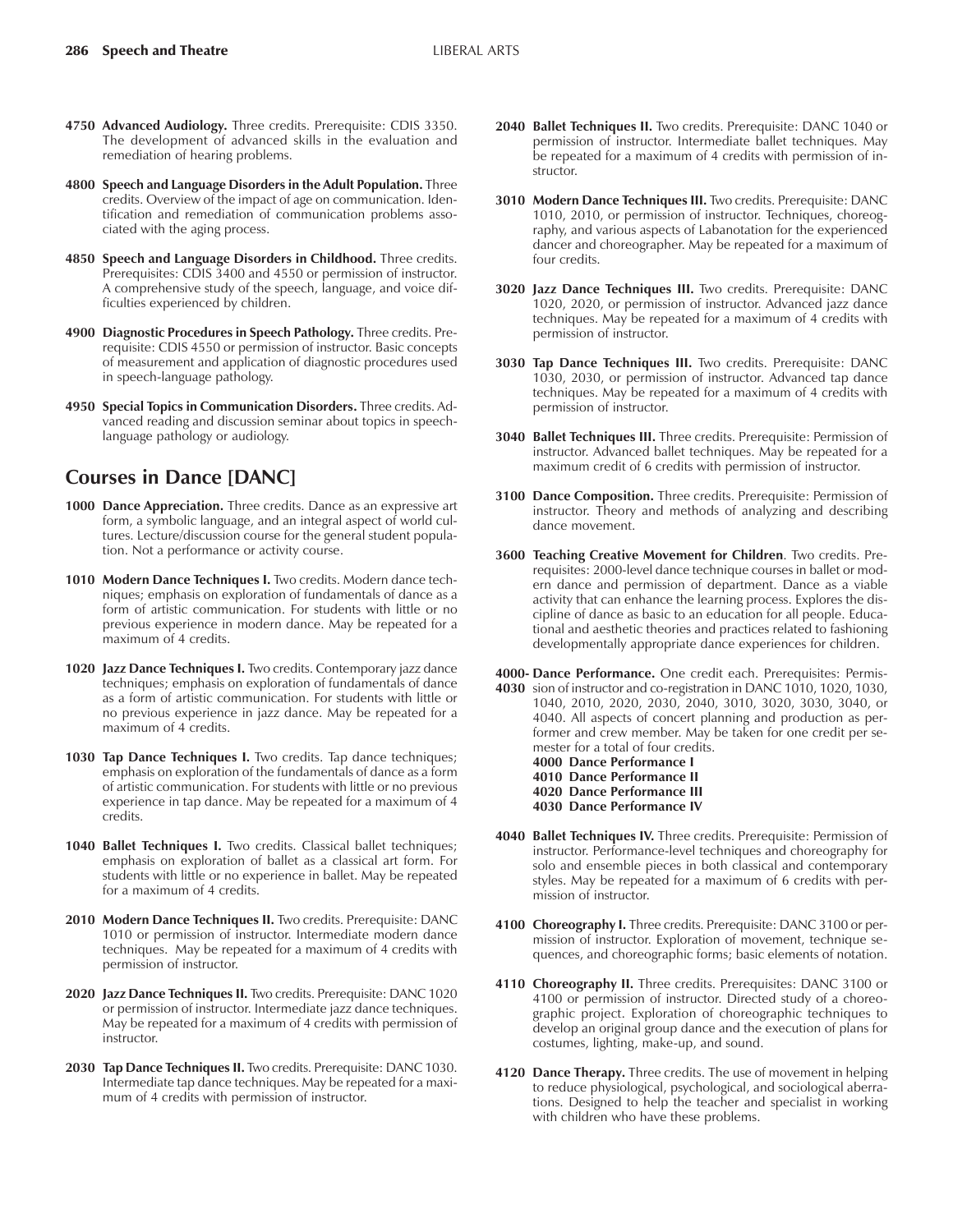- **4130 Dance for Theatre.** Three credits. Prerequisite: Permission of instructor. Techniques of dance for musicals, comedies, operas, television, and stage and choreography for these forms.
- **4140 Internship in Dance.** Three credits. Prerequisite: Approval of chair or dance faculty. Students assigned to work with professional dance companies or arts centers. Pass/Fail.
- **4600 Theory and Practice I: The Body as the Instrument of Dance.** Two credits. Theory and practice of teaching dance as it pertains to the dancer's instrument—the human body. Acquaints the dance student with dance education, nutrition, body therapies, environmental effects on the human body, and the emerging area of dance medicine while training for classical ballet and modern dance.
- **4610 Theory and Practice II: Pedagogy for Ballet and Modern Dance.** Two credits. Prerequisites: 1000- and 2000-level course of ballet or modern dance. Theory and practice of teaching classical ballet and modern dance techniques based on sound anatomical and kinesiological principles.
- **4800 History of Dance.** Three credits. A survey of dance from primitive to the present with an emphasis on the style and techniques of dance as it was performed.

## **Courses in Organizational Communication [ORCO]**

- **3240 Introduction to Organizational Communication.** Three credits. Theories and processes of communication within organizations.
- **3250 Organizational Communication in Communities.** Three credits. Theories and techniques involving communication between organizations and their constituencies. Identification and analysis of communication involving corporate philanthropy and fundraising, special events, volunteers, image, crises, and ethical considerations.
- **3500 Innovation and Communication.** Three credits. Prerequisite: Junior standing or permission of instructor. Organizational communication and its relationship to employees, leadership, corporate culture, diversity, change, and innovation.
- **3650 Conflict and Communication.** Three credits. Prerequisite: Junior standing or permission of instructor. The role of communication in conflict management/resolution between or among individuals and groups. Includes an examination of workplace violence, risk communication, social responsibility, and ethics.
- **3750 Organizational Communication Analysis.** Three credits. Prerequisite: Junior standing or permission of instructor. Critical analysis of organizational communication using survey research and other methods including studies of content, readability, readership, information dissemination, and organizational effectiveness.
- **4500 Communication Consulting and Auditing.** Three credits. Prerequisite: Senior standing or permission of instructor. Capstone course combines tools learned in both statistical methods and research methods courses with theory from other courses in the major. Communication audit designed to address specific issues in a variety of organizations. Addresses broader issues such as consulting ethics and social responsibility.

## **Courses in Theatre [THEA]**

- **1030 Theatre Appreciation.** Three credits. Overview of theatre as an art form. Appreciation and understanding of the production process. Not a performance course. **Can be used to satisfy part of the General Education Humanities and/or Fine Arts requirement.**
- **1900 Production Practicum I.** One credit. Prerequisite: Permission of instructor. Specific area of study in relation to a particular theatrical event or production during a given semester. Topics range from the performance to technical crews. Students may take up to four times, but only one hour will count towards graduation.
- **2110 Stagecraft.** Three credits. Lectures and practical experience in the techniques of planning, building, painting, and handling all types of scenery; knowledge of theatre architecture and how sets are mounted, shifted, and run. Laboratory hours and/or crew required.
- **2500 Fundamentals of Acting.** Three credits. The mechanics of acting in terms of physical movement body control and characterbuilding techniques.
- **2900 Production Practicum II.** One credit. Prerequisite: Permission of instructor. Specific area of study in relation to a particular theatrical event or production during a given semester. Topics range from the performance to technical crews. Students may take up to four times, but only one hour will count toward graduation.
- **3000 Sound Design for Arts and Entertainment.** Three credits. Theory and practice of theatrical sound designers conducted through classroom lecture and practical project. Utilizes tools, equipment, and techniques of sound designers with emphasis on design process and critical methods of study. Technical performance production component expected. Laboratory hours required.
- **3100 Make-Up Techniques for Performers.** Three credits. Application of make-up techniques and concepts for performers in theatre, television, film, dance, opera, and other performing arts. Laboratory hours and/or crew requirement.
- **3200 Introduction to Costume for Arts and Entertainment.** Three credits. Overview of costume in the arts and entertainment; an orientation to costume, design, management, technology, wardrobe practices, and costume critique methods through projects developed through research, problem-solving, and documentation; focus on student career and portfolio development. Laboratory hours and/or crew requirement.
- **3300 Scene Design.** Three credits. Prerequisite: THEA 2110 or permission of instructor. Lectures and practical experience in planning and designing settings for the stage. Emphasis on forms and styles of scenery, historical period research designers, and new theatrical materials, methods, and techniques. Major projects in set design. Laboratory hours and/or crew requirement.
- **3310 Technical Drawing for Arts and Entertainment.** Three credits. Prerequisite: THEA 2110 or permission of instructor. Lectures and projects in all phases of technical drawing for the theatre and related arts and entertainment disciplines. Developing technical drawing skills needed for scenic, lighting, and technical direction areas using both manual and CAD techniques. Purchase of supplies necessary.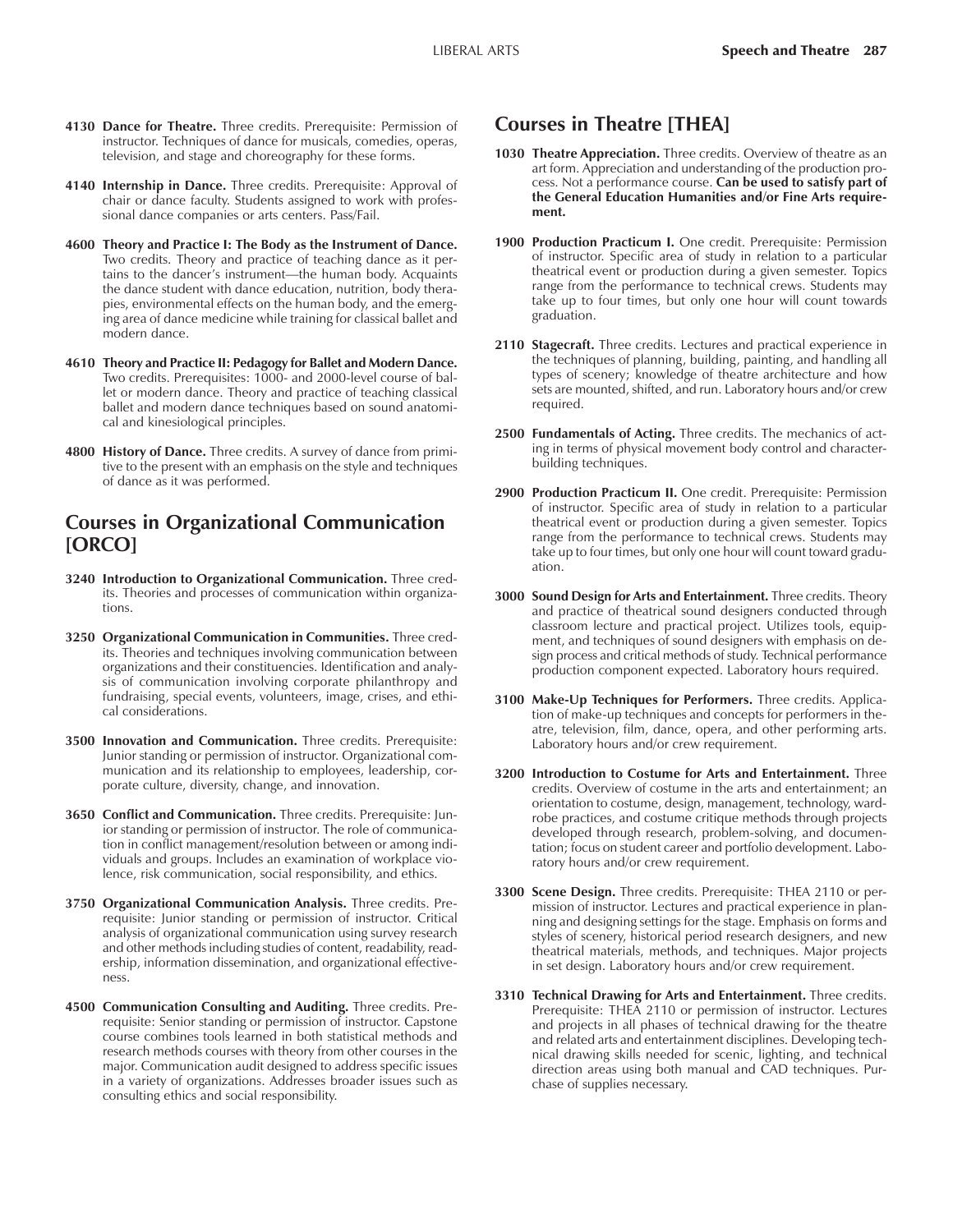- **3400 Introduction to Lighting for Arts and Entertainment.** Three credits. Prerequisite: THEA 2110 or permission of instructor. Lectures and practical experience in the methods and techniques of lighting for the stage. Emphasis on developing plots through knowledge of electricity, circuitry, instrumentation, and control equipment. Major projects in lighting design. Laboratory hours and/or crew requirement.
- **3500 Stage Movement.** Three credits. A theoretical and practical study of stage movement. Styles and techniques for physical realization of character and performance.
- **3600 Child Drama.** Three credits. Methodology for using theatre and theatre techniques for teaching children in various venues. Motivational, self-directed learning through creative drama, improvisation, role-playing, and theatre games.
- **3700 Fundamentals of Play Directing.** Three credits. Prerequisite: THEA 2500 or permission of instructor. Director as literary analyst and production critic. Play analysis, production concepts, staging, theory and techniques; rehearsal methods and procedures. Scene work.
- **3800 Introduction to Arts Management.** Three credits. Prerequisite: Junior standing or permission of instructor. Management of a not-for-profit arts organization. Topics include organizational design, strategic planning, budgeting, marketing, and fundraising within the context of a visual or performing arts organization. Guest lecturers from regional arts organizations. Projects and discussion for individual interests in various arts disciplines. Laboratory hours required and/or crew requirement.
- **3810 Stage Management.** Three credits. Prerequisite: Junior standing or permission of instructor. Explores the role and function of the stage manager in creating live theatre. Focuses on the duties, terminology, and required skills and traits of an effective stage manager. Laboratory hours required and/or crew requirement.
- **3870 Women in Theatre.** Three credits. Womenís representation and participation in Western theatre from ancient Greece to the present.
- **3900 Production Practicum III.** One credit. Prerequisite: Permission of instructor. Specific area of study in relation to a particular theatrical event or production during a given semester. Topics range from the performance to technical crews. Students may take up to four times, but only two hours will count towards graduation.
- **3910 Practicum in Summer Theatre.** Three credits. Prerequisite: Permission of instructor. For students who have been employed in a summer theatre company. Auditioning, interviewing, fact sheets on theatres and communities, general duties and responsibilities, benefits for Middle Tennessee State University Theatre; student reports compiled into a handbook.
- **4000 Advanced Sound Design for Arts and Entertainment.** Three credits. Prerequisite: THEA 3000. Advanced studies, theories, and practices of theatrical sound design with a strong emphasis on the design process and critical methods of study used in this specialized field. Additional focus placed on student career and portfolio development in this field.
- **4090 Topics in Sound for Arts and Entertainment.** Three credits. Prerequisite: THEA 3000, 4000, or permission of instructor. Designed to meet individual needs for advanced study in sound

for entertainment and the arts. Topic to be determined at time of scheduling. A maximum of 6 semester hours may be applied toward a degree.

- **4100 Special Effects Make-Up.** Three credits. Prerequisite: THEA 3100 or permission of instructor. Orientation to special effects make-up design, techniques, and design realization through make-up projects and research for various performance venues with a focus on student career and portfolio development.
- **4110 Make-Up Design and Creation.** Three credits. Prerequisites: THEA 3100 or permission of instructor. Designed to meet individual and group needs; an intensive application of make-up design incorporating all aspects of make-up in the performing arts focusing on in-depth historical research, advanced techniques, hair/wig design, creative problem-solving, and portfolio and resume development. Laboratory hours required.
- **4190 Topics in Make-up for Arts and Entertainment.** Three credits. Prerequisites: THEA 3100, 4100, 4110, or permission of instructor. Designed to meet individual needs for advanced study in make-up for entertainment and the arts. Topics to be determined at time of scheduling. A maximum of 6 semester hours may be applied toward a degree.
- **4200 Costume Technology and Production.** Three credits. Prerequisite: THEA 3200 or permission of instructor. Incorporates all aspects of costume production in the performing arts, focusing on research techniques, historical reproduction methods, construction design, resource management, problem-solving, and portfolio and resume development. Laboratory hours required.
- **4210 Advanced Costume Technology and Production.** Three credits. Prerequisite: THEA 4200 or permission of instructor. Designed to meet individual and group needs; an intensive application of costume technology in the performing arts focusing on in-depth research, methods, construction design, management, problem-solving, and portfolio and resume development. Laboratory hours required.
- **4220 Costume Design for Arts and Entertainment.** Three credits. Prerequisite: THEA 3200 or permission of instructor. Costume design in the performing arts; an orientation to the costume application of design and development principles through costume design projects developed through research for various performance venues with a focus on student career and portfolio development.
- **4230 Advanced Costume Design for Arts and Entertainment.** Three credits. Prerequisite: THEA 4220 or permission of instructor. Designed to meet individual and group needs for advanced study and principles in theatrical costume design. Projects developed through in-depth research for various performance venues with a focus on student career and portfolio development.
- **4280 Topics in Costume for Arts and Entertainment.** Three credits. Prerequisites: THEA 3200, 4200, 4210, or permission of instructor. Designed to meet individual needs for advanced study in costume for entertainment and the arts. Topic to be determined at time of scheduling. A maximum of 6 semester hours may be applied toward a degree.
- **4290 Problems in Theatre**. One to three credits. Prerequisite: Permission of instructor. Designed to meet individual and/or group needs in all aspects of theatre arts. Topic and credit to be determined at the time of scheduling. A maximum of 6 semester hours credit may be applied toward a degree.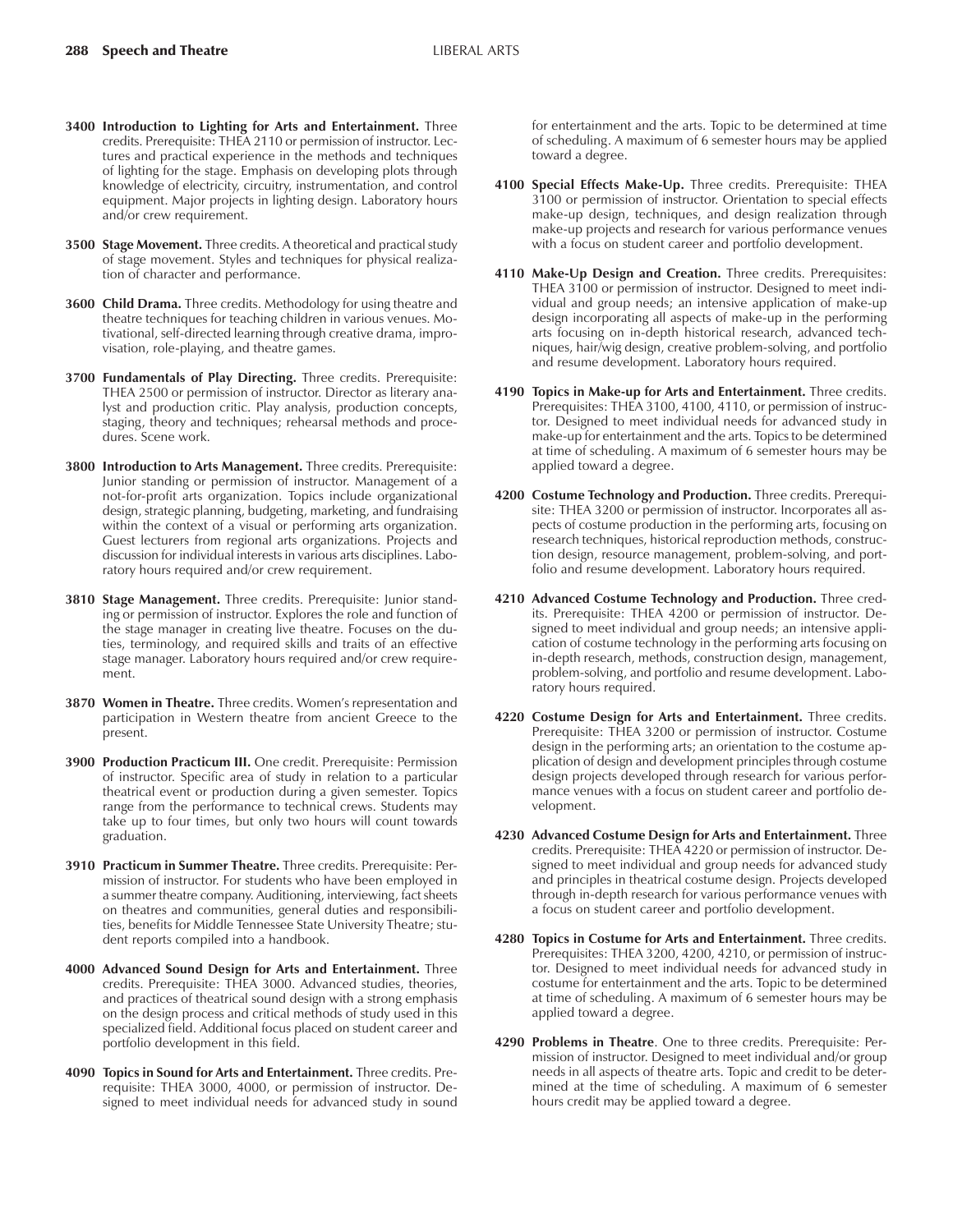- **4300 Advanced Scenic Design.** Three credits. Prerequisites: THEA 2110 and 3300 or permission of instructor. Advanced methods and theories of scenic design. A strong emphasis on practical projects, the design process, and critical methods of study. Includes components on design history and theory/criticism.
- **4390 Topics in Scenography.** One to three credits. Prerequisites: THEA 2110 and permission of instructor. Designed to meet individual and group needs for advanced study in theatre. Topic to be determined at time of scheduling. A maximum of 6 semester hours credit may be applied toward a degree.
- **4400 Intermediate Lighting for Arts and Entertainment.** Three credits. Prerequisite: THEA 3400 or permission of instructor. Advanced methods and theories of lighting design. Strong emphasis on practical projects, design process, and critical methods of study. Includes components on design history and theory/criticism.
- **4480 Advanced Lighting Practicum for Arts and Entertainment.** Three credits. Prerequisites: THEA 3400, 4400, or permission of instructor. Theory and practice of lighting design for arts and entertainment. Extensive practical and realized projects that utilize the tools, equipment, and techniques of the lighting designer with an emphasis on the design process and critical methods of study. Laboratory hours required.
- **4490 Topics in Lighting for Arts and Entertainment.** Three credits. Prerequisite: THEA 3400, 4400, 4480, or permission of instructor. Designed to meet individual needs for advanced study in lighting for entertainment and the arts. Topic to be determined at time of scheduling. A maximum of 6 semester hours may be applied toward a degree.
- **4500 Character Development.** Three credits. Prerequisite: THEA 2500 or permission of instructor. The development of advanced skills in the ability to analyze and interpret the more complex characters in drama. Study of classical acting styles.
- **4570 The Body Intelligent: A Study of the Alexander Technique.** Two credits. (Same as MUS 4570.) For those interested in improving ease and freedom of movement, balance, support, flexibility, and coordination in daily activity.
- **4600 Storytelling.** Three credits. Instruction and experience in the art of storytelling. Individually designed course requirements for educational, professional, corporate, and personal storytelling techniques.
- **4610 Theatre in Education.** Three credits. For current and prospective teachers. Integration of drama across the curriculum. The creation, construction, performance, and touring of a play for elementary school children.
- **4620 Drama Across the Curriculum: Practicum.** Three credits. Prerequisite: THEA 3600 *and/or permission of department.* Advanced techniques and methods for teaching core curriculum in upper elementary classes using drama and role-playing. Practicum experiences provided.
- **4700 Advanced Play Directing.** Three credits. Prerequisite: THEA 3700. Case studies and problem solving of rehearsals and production. Director's relationship with designers. Investigation of style. Rehearsal and presentation of a one-act play.
- **4800 Theatre History I: Greek Period to Restoration.** Three credits. Prerequisite: Junior or senior standing or permission of instructor. The development of drama and the theatre; critical study of representative plays of the period.
- **4810 Theatre History II: Restoration to Present.** Three credits. Prerequisite: Junior or senior standing or permission of instructor. The development of drama and the theatre; critical study of representative plays of the period.
- **4820 Playwriting.** Three credits. Prerequisite: Permission of department. Theory and practice in the creation of original plays. Development and revision of original scripts while studying the methods and works of influential playwrights.
- **4890 Topics in Playwrights and Dramatic Theory.** Three hours. Prerequisite: THEA 4800 or 4810 or permission of instructor. Selected major playwrights linked by theme or a particular genre of dramatic theory; an intensive examination of plays which either survey playwrights' careers or represent a significant portion of a genre's canon. May be repeated for credit once.
- **4900 Production Practicum IV.** One credit. Prerequisite: Permission of instructor. Specific area of study in relation to a particular theatrical event or production during a given semester. Topics range from the performance to technical crews. Students may take up to four times, but only two hours will count towards graduation.
- **4990 Senior Project.** Three credits. Prerequisite: Permission of department. Practicum required for graduation. Students in consultation with advisors must select, plan, and organize a project that demonstrates a high level of achievement in the area of their specialization.

#### **Honors College**

The Speech and Theatre Department offers Honors classes in COMM 2150, 2200 and 3300 and THEA 1030.

#### **Graduate Study**

A minor in Speech and Theatre is offered at the graduate level. The specific course requirements may be designed to meet the academic needs of the individual graduate student. Courses from communication studies, theatre, and communication disorders may be taken for graduate credit. The Graduate Catalog has details and course listings.